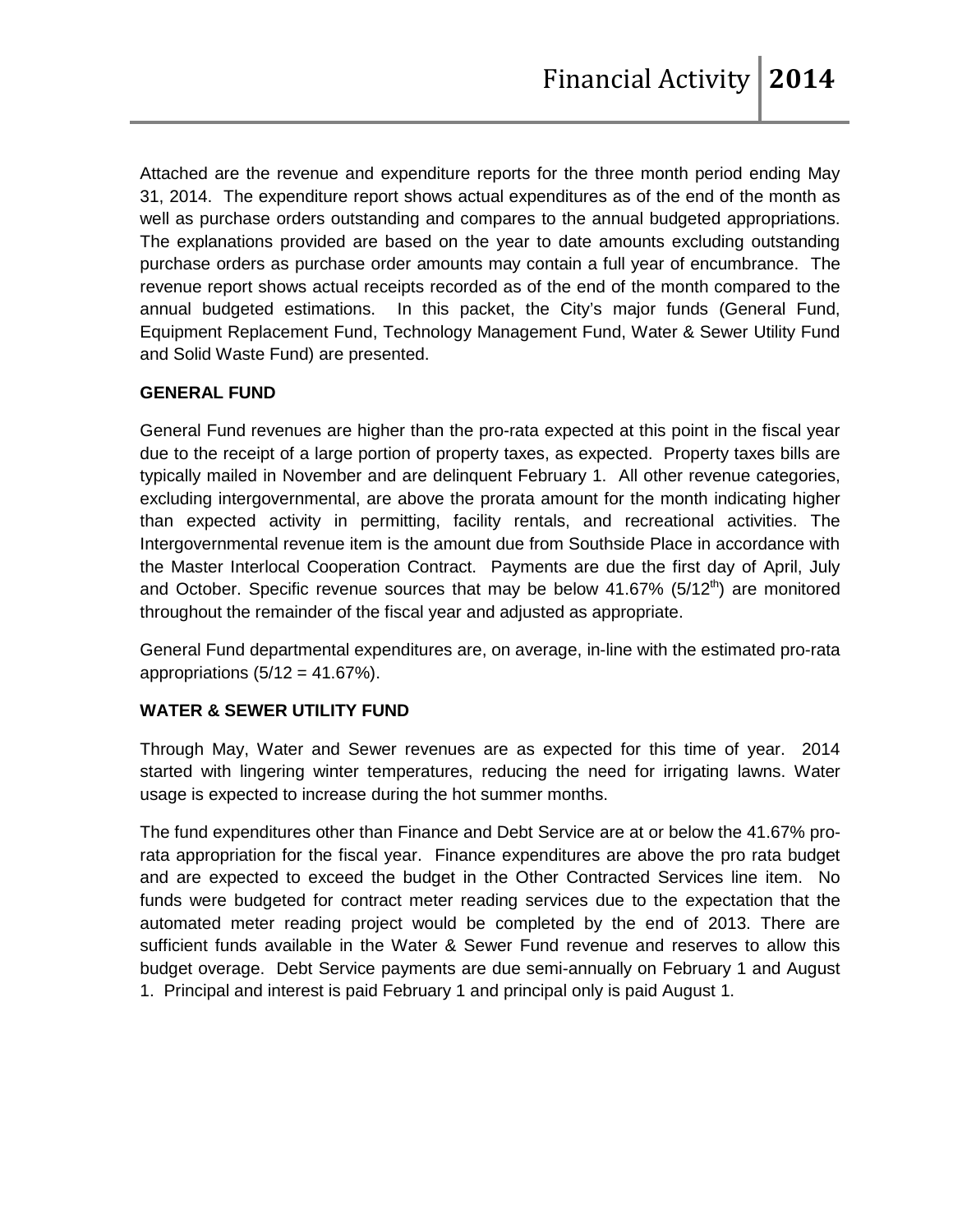#### **SOLID WASTE FUND**

Solid waste collection revenues are on target for this point in the year. Sales of Recyclables are above the prorata portion for the year; however, recyclable sales can fluctuate and we do not anticipate the high sales trend to continue through the remainder of the year.

Overall expenditures are slightly below the prorated amount of 41.67% for the month.

#### **VEHICLE REPLACEMENT FUND**

The Vehicle Replacement Fund finances the purchase of vehicles routinely used in providing City services, excluding the large fire pumper trucks. Each department makes contributions to the fund based on the estimated life and replacement cost of the vehicles it uses. The fund purchases vehicles when a combination of age and repair cost indicates the machine or vehicle has reached the end of its service life; therefore, the expenditures patterns do not follow the pro-rata model. Additionally, two vehicles budgeted in 2013 were delivered in 2014. The funds were not expended in 2013 therefore sufficient funds are available in fund balance for these delayed purchases.

#### **TECHNOLOGY MANAGEMENT FUND**

Technology is integral to the City's ability to provide efficient and necessary services to the citizens. The Technology Management Fund was created to centralize those expenditures, consolidate the management of the resources needed to maintain existing systems and to deploy new solutions. The City continues to upgrade and consolidate computer servers and networking infrastructure, bringing them back to industry standards and best practices. The long term goal is to minimize additional assets as new technologies are introduced, minimize future maintenance costs, and at the same time, provide high availability and disaster recovery through the use of technologies such as clustering, virtualization and other techniques.

Revenues are as expected for the current period. Overall expenditures are slightly above the prorata portion for this point in the fiscal year. The final payment for phase 2 of 2 of the radio transition from Harris County to Houston was budgeted in 2013 but, due to project completion delays, the payment was made in 2014. The funds were not expended in 2013 therefore sufficient funds are available in fund balance for this delayed payment. The remaining expenditure lines will be monitored and analyzed over the next few reporting periods.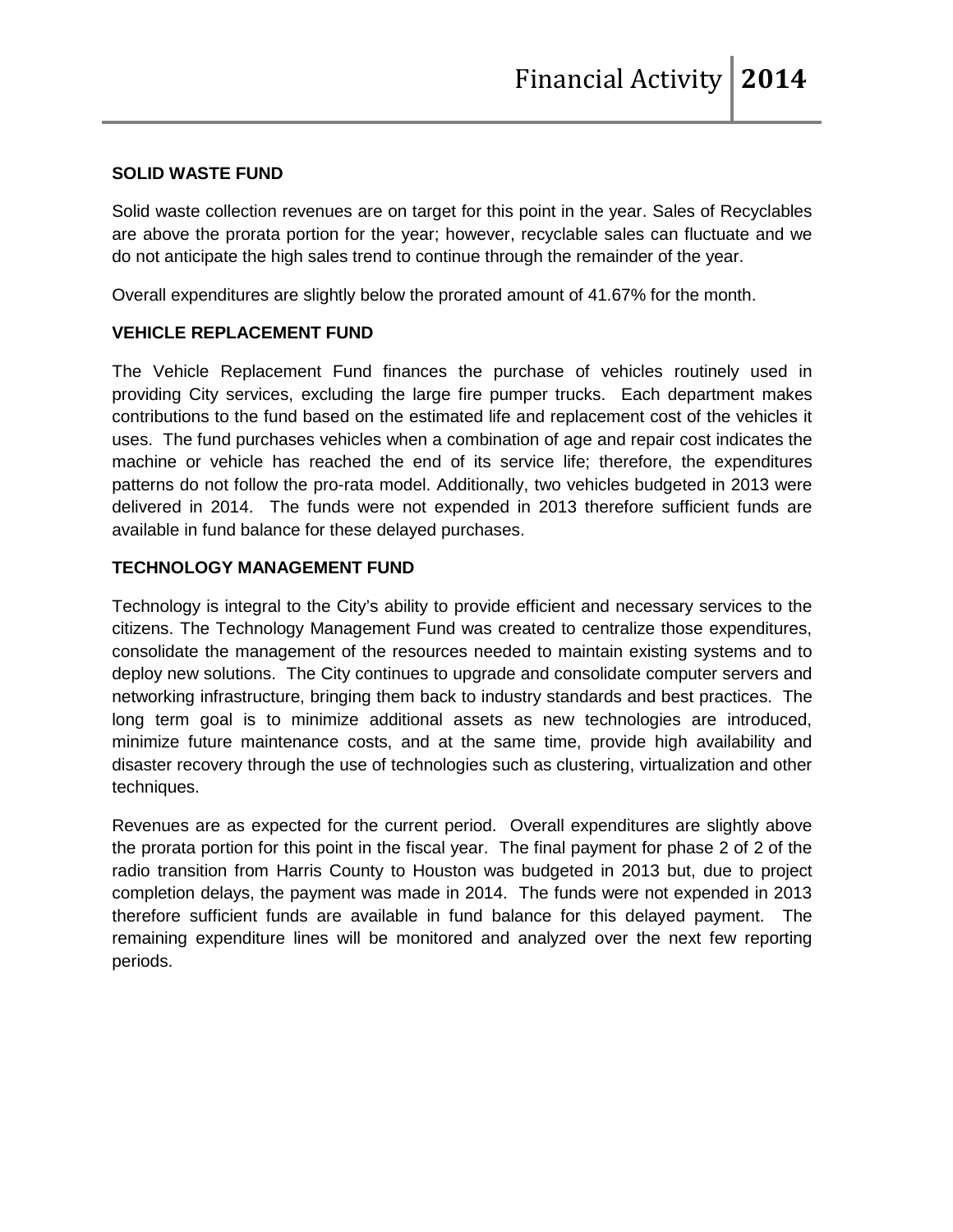# **City of West University Place GENERAL FUND**

May 31, 2014

|                             | <b>Outstanding</b><br><b>Purchase</b><br>Outstanding |                  |                   |                          |               |               |                             |  |
|-----------------------------|------------------------------------------------------|------------------|-------------------|--------------------------|---------------|---------------|-----------------------------|--|
|                             | Original                                             | Amended          |                   | <b>Purchase</b>          | <b>Amount</b> |               | YTD Actual as Orders as a % |  |
|                             | <b>Budget</b>                                        | <b>Budget</b>    | <b>YTD Actual</b> | <b>Order Amount</b>      | Remaining     | a % of Budget | of Budget                   |  |
| <b>REVENUES</b>             |                                                      |                  |                   |                          |               |               |                             |  |
| Taxes                       | 10,712,900.00                                        | 10,712,900.00    | 6,617,146.76      |                          | 4,095,753.24  | 61.77%        | 61.77%                      |  |
| Licenses & Permits          | 465,070.00                                           | 465,070.00       | 317,085.04        | $\sim$                   | 147,984.96    | 68.18%        | 68.18%                      |  |
| Fines & Forfeitures         | 174,800.00                                           | 174,800.00       | 73,661.98         | ۰.                       | 101,138.02    | 42.14%        | 42.14%                      |  |
| <b>Charges for Services</b> | 1,937,123.00                                         | 1,937,123.00     | 1,136,279.06      | ۰                        | 800,843.94    | 58.66%        | 58.66%                      |  |
| <b>Miscellaneous</b>        | 79,720.00                                            | 79,720.00        | 63,843.13         |                          | 15,876.87     | 80.08%        | 80.08%                      |  |
| Intergovernmental           | 128,750.00                                           | 128,750.00       | 43,221.18         |                          | 85,528.82     | 33.57%        | 33.57%                      |  |
| Transfers In                | 1,035,000.00                                         | 1,035,000.00     | 650,000.00        |                          | 385,000.00    | 62.80%        | 62.80%                      |  |
| <b>TOTAL REVENUES</b>       | 14,533,363.00                                        | 14,533,363.00    | 8,901,237.15      | $\overline{\phantom{0}}$ | 5,632,125.85  | 61.25%        | 61.25%                      |  |
| <b>EXPENDITURES</b>         |                                                      |                  |                   |                          |               |               |                             |  |
| Administration              | 1,126,590.00                                         | 1,126,590.00     | 361,741.44        | 171,744.91               | 593,103.65    | 32.11%        | 47.35%                      |  |
| Finance                     | 2,067,610.00                                         | 2,067,610.00     | 821,958.87        | 74,388.88                | 1,171,262.25  | 39.75%        | 43.35%                      |  |
| Police                      | 3.885.065.00                                         | 3.885.065.00     | 1.336.349.43      | 19,933.09                | 2.528.782.48  | 34.40%        | 34.91%                      |  |
| Fire                        | 2,696,280.00                                         | 2,696,280.00     | 1,111,958.48      | 27,331.76                | 1,556,989.76  | 41.24%        | 42.25%                      |  |
| Public Works                | 2,671,062.00                                         | 2,671,062.00     | 887,304.98        | 238,352.49               | 1,544,404.53  | 33.22%        | 42.14%                      |  |
| Parks & Recreation          | 2,994,925.00                                         | 2,994,925.00     | 947,445.18        | 171,926.01               | 1,875,553.81  | 31.64%        | 37.38%                      |  |
| <b>Transfers Out</b>        | 200,000.00                                           | 200,000.00       | 83,335.00         |                          | 116,665.00    | 41.67%        | 41.67%                      |  |
| <b>TOTAL EXPENDITURES</b>   | 15,641,532.00                                        | 15,641,532.00    | 5,550,093.38      | 703,677.14               | 9,386,761.48  | 35.48%        | 39.98%                      |  |
| <b>NET REVENUE</b>          | (1, 108, 169.00)                                     | (1, 108, 169.00) | 3,351,143.77      |                          |               |               |                             |  |

**YTD Actual +**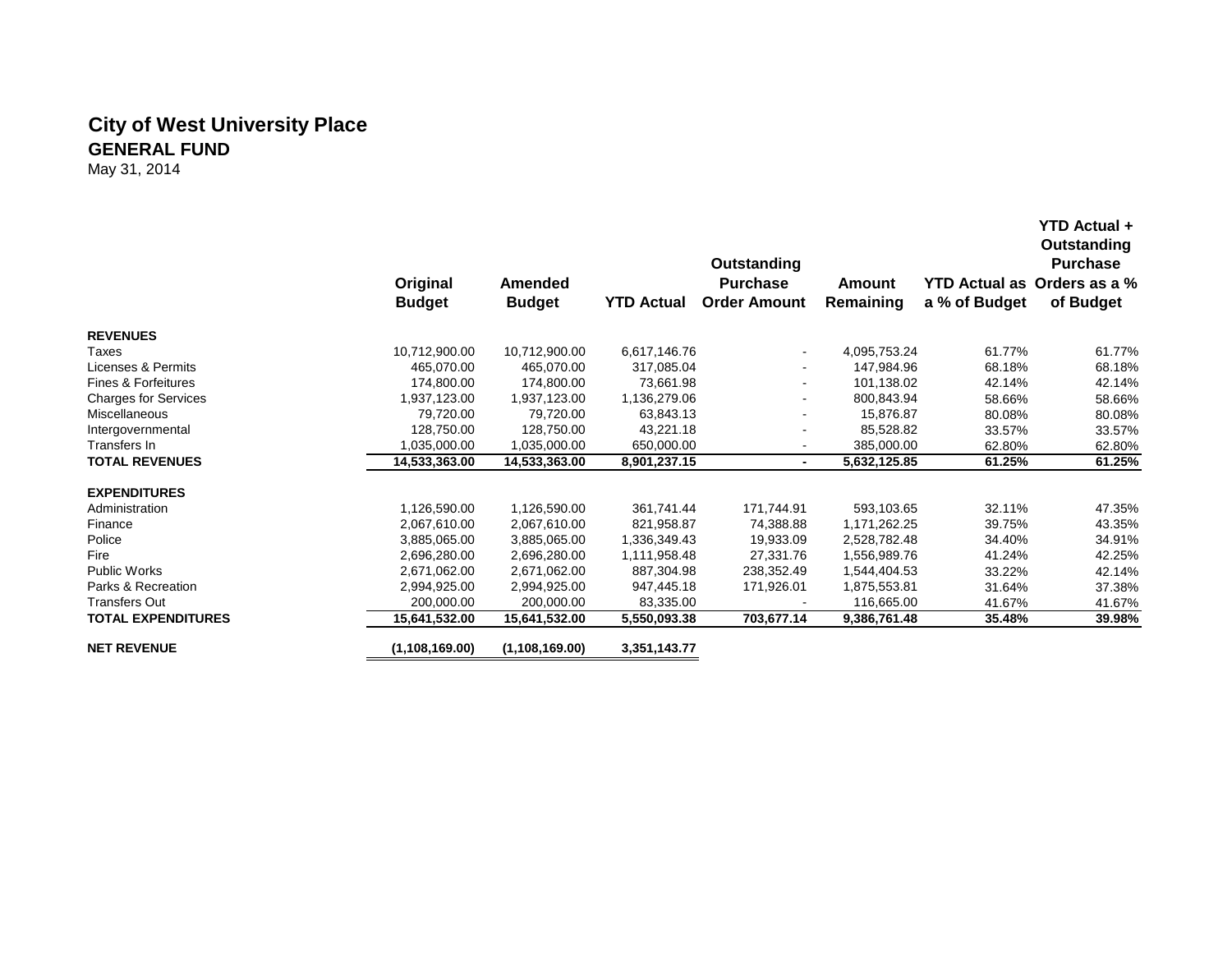### **City of West University Place WATER & SEWER FUND**

May 31, 2014

|                                  | Original<br><b>Budget</b> | Amended<br><b>Budget</b> | <b>YTD Actual</b> | Outstanding<br><b>Purchase</b><br><b>Order Amount</b> | Amount<br>Remaining | a % of Budget | <b>YTD Actual +</b><br>Outstanding<br><b>Purchase</b><br>YTD Actual as Orders as a %<br>of Budget |
|----------------------------------|---------------------------|--------------------------|-------------------|-------------------------------------------------------|---------------------|---------------|---------------------------------------------------------------------------------------------------|
| <b>REVENUES</b>                  |                           |                          |                   |                                                       |                     |               |                                                                                                   |
| <b>Charges for Services</b>      | 7,599,990.00              | 7,599,990.00             | 2,660,928.25      | $\overline{\phantom{a}}$                              | 4,939,061.75        | 35.01%        | 35.01%                                                                                            |
| Miscellaneous                    | 10,300.00                 | 10,300.00                | 3,356.70          | $\overline{\phantom{a}}$                              | 6,943.30            | 32.59%        | 32.59%                                                                                            |
| <b>TOTAL REVENUES</b>            | 7,610,290.00              | 7,610,290.00             | 2,664,284.95      | $\blacksquare$                                        | 4.946.005.05        | 35.01%        | 35.01%                                                                                            |
| <b>EXPENDITURES</b>              |                           |                          |                   |                                                       |                     |               |                                                                                                   |
| Finance                          | 232,030.00                | 232,030.00               | 114,894.87        | 24,323.32                                             | 92.811.81           | 49.52%        | 60.00%                                                                                            |
| <b>Public Works</b>              | 4,193,695.00              | 4,193,695.00             | 1,324,200.47      | 1,279,558.90                                          | 1.588.335.63        | 31.58%        | 62.09%                                                                                            |
| Debt Service                     | 850,685.00                | 850,685.00               | 767,842.51        | 1,000.00                                              | 81,842.49           | 90.26%        | 90.38%                                                                                            |
| Transfer To General Fund         | 1,250,000.00              | 1,250,000.00             | 520,835.00        | $\overline{\phantom{a}}$                              | 729,165.00          | 41.67%        | 41.67%                                                                                            |
| Transfer to W&S CIP Fund         | 1.900.000.00              | 1,900,000.00             | 791,665.00        | $\overline{\phantom{a}}$                              | 1,108,335.00        | 41.67%        | 41.67%                                                                                            |
| <b>TOTAL EXPENDITURES</b>        | 8,426,410.00              | 8,426,410.00             | 3,519,437.85      | 1,304,882.22                                          | 3,600,489.93        | 41.77%        | 57.25%                                                                                            |
| <b>NET REVENUE (EXPENDITURE)</b> | (816, 120.00)             | (816, 120.00)            | (855, 152.90)     |                                                       |                     |               |                                                                                                   |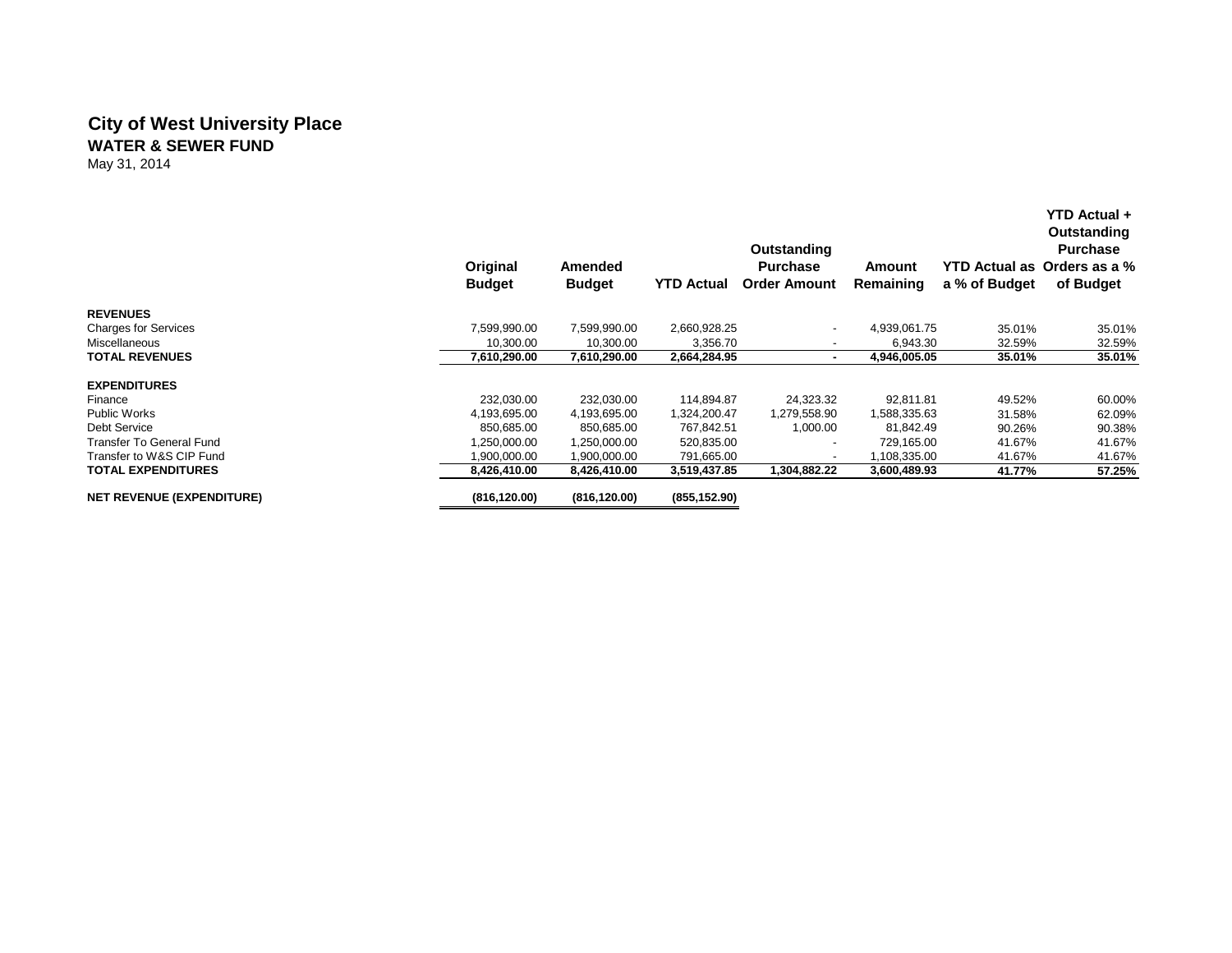## **City of West University Place SOLID WASTE FUND**

May 31 2014

|                                  | Original<br><b>Budget</b> | Amended<br><b>Budget</b> | <b>YTD Actual</b> | Outstanding<br><b>Purchase</b><br><b>Order Amount</b> | Amount<br>Remaining | a % of Budget | <b>YTD Actual +</b><br>Outstanding<br><b>Purchase</b><br>YTD Actual as Orders as a %<br>of Budget |
|----------------------------------|---------------------------|--------------------------|-------------------|-------------------------------------------------------|---------------------|---------------|---------------------------------------------------------------------------------------------------|
| <b>REVENUES</b>                  |                           |                          |                   |                                                       |                     |               |                                                                                                   |
| Solid Waste Collection           | 1,438,100.00              | 1,438,100.00             | 592,255.55        | $\sim$                                                | 845.844.45          | 41.18%        | 41.18%                                                                                            |
| Sales of Recyclables             | 30.000.00                 | 30,000.00                | 15,449.25         |                                                       | 14.550.75           | 51.50%        | 51.50%                                                                                            |
| Miscellaneous                    | 540.00                    | 540.00                   | 94.80             |                                                       | 445.20              | 17.56%        | 17.56%                                                                                            |
| <b>TOTAL REVENUES</b>            | 1,468,640.00              | 1,468,640.00             | 607,799.60        |                                                       | 860,840.40          | 41.39%        | 41.39%                                                                                            |
| <b>EXPENDITURES</b>              |                           |                          |                   |                                                       |                     |               |                                                                                                   |
| <b>General Services</b>          | 1,277,130.00              | .277,130.00              | 482.679.03        | 267,133.59                                            | 527.317.38          | 37.79%        | 58.71%                                                                                            |
| <b>Recycling Facility</b>        | 18,900.00                 | 18,900.00                | 9,044.00          | 6,200.00                                              | 3,656.00            | 47.85%        | 80.66%                                                                                            |
| Curbside Recycling               | 268,310.00                | 268,310.00               | 105,320.07        | 49,818.11                                             | 113,171.82          | 39.25%        | 57.82%                                                                                            |
| TOTAL EXPENDITURES               | .564.340.00               | 1,564,340.00             | 597,043.10        | 323,151.70                                            | 644,145.20          | 38.17%        | 58.82%                                                                                            |
| <b>NET REVENUE (EXPENDITURE)</b> | (95,700.00)               | (95,700.00)              | 10,756.50         |                                                       |                     |               |                                                                                                   |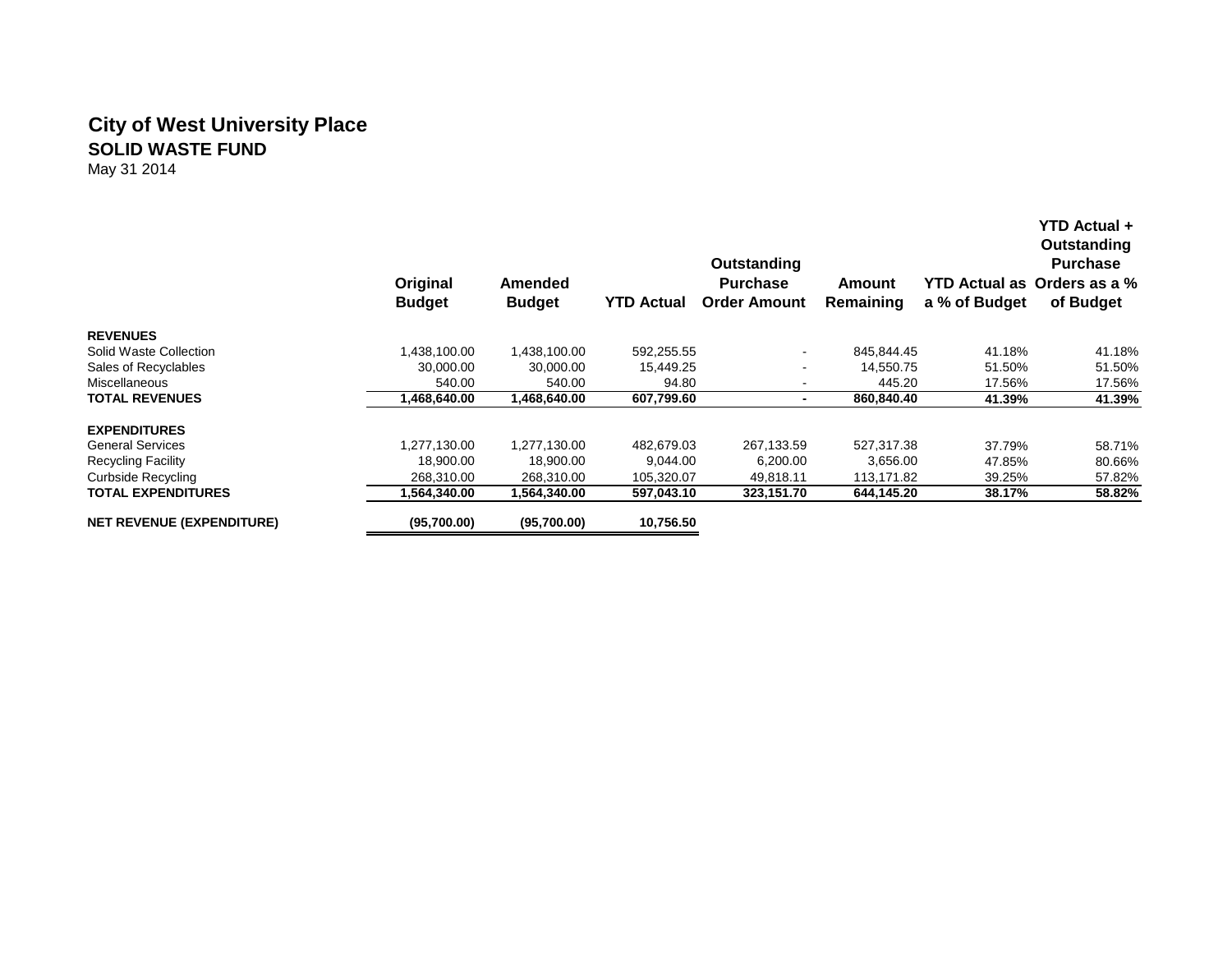# **City of West University Place VEHICLE REPLACEMENT FUND**

May 31, 2014

|                                  | Original<br><b>Budget</b> | Amended<br><b>Budget</b> | <b>YTD Actual</b> | Outstanding<br><b>Purchase</b><br><b>Order Amount</b> | Amount<br>Remaining | a % of Budget         | <b>YTD Actual +</b><br>Outstanding<br><b>Purchase</b><br>YTD Actual as Orders as a %<br>of Budget |
|----------------------------------|---------------------------|--------------------------|-------------------|-------------------------------------------------------|---------------------|-----------------------|---------------------------------------------------------------------------------------------------|
| <b>REVENUES</b>                  |                           |                          |                   |                                                       |                     |                       |                                                                                                   |
| TRANSFER FROM GENERAL FUND       | 460,000.00                | 214,500.00               | 89,375.00         | $\blacksquare$                                        | 125,125.00          | 41.67%                | 41.67%                                                                                            |
| TRANSFER FROM WATER & SEWER FUND | 74,000.00                 | 80,000.00                | 33,335.00         | $\blacksquare$                                        | 46,665.00           | 41.67%                | 41.67%                                                                                            |
| TRANSFER FROM SOLID WASTE FUND   | 115,000.00                | 143,000.00               | 59,585.00         | $\overline{\phantom{a}}$                              | 83,415.00           | 41.67%                | 41.67%                                                                                            |
| SALE OF CITY PROPERTY            |                           |                          | 3,000.00          |                                                       | (3,000.00)          | $\tilde{}$            |                                                                                                   |
| <b>EARNINGS ON INVESTMENTS</b>   |                           |                          | 955.13            |                                                       | (955.13)            | $\tilde{\phantom{a}}$ |                                                                                                   |
| <b>TOTAL REVENUES</b>            | 649,000.00                | 437,500.00               | 186,250.13        | $\blacksquare$                                        | 251,249.87          | 42.57%                | 42.57%                                                                                            |
| <b>EXPENDITURES</b>              |                           |                          |                   |                                                       |                     |                       |                                                                                                   |
| <b>AUTOMOBILES</b>               |                           |                          | 32,069.00         | 7,975.82                                              | (40,044.82)         |                       |                                                                                                   |
| <b>LIGHT TRUCKS</b>              | 30,000.00                 | 30,000.00                |                   | 22,716.98                                             | 7,283.02            | 0.00%                 | 75.72%                                                                                            |
| <b>HEAVY EQUIPMENT</b>           | 225,000.00                | 225,000.00               | 163,666.00        |                                                       | 61,334.00           | 72.74%                | 72.74%                                                                                            |
| <b>OTHER EQUIPMENT</b>           | 37,000.00                 | 37,000.00                | 25,942.00         |                                                       | 11,058.00           | 70.11%                | 70.11%                                                                                            |
| <b>TOTAL EXPENDITURES</b>        | 292,000.00                | 292,000.00               | 221,677.00        | 30,692.80                                             | 39,630.20           | 75.92%                | 86.43%                                                                                            |
| <b>NET REVENUE (EXPENDITURE)</b> | 357,000.00                | 145,500.00               | (35, 426.87)      |                                                       |                     |                       |                                                                                                   |